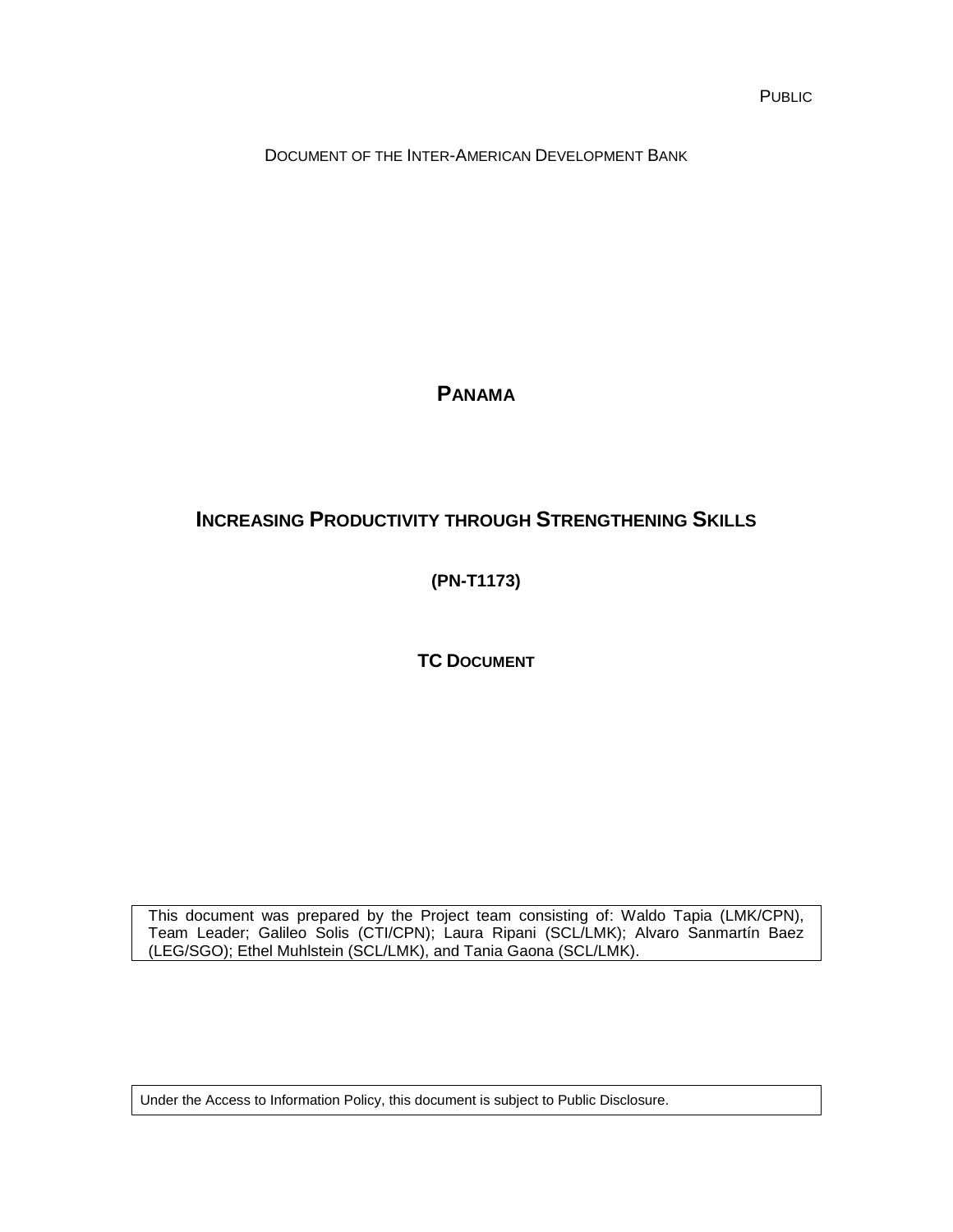#### **INCREASING PRODUCTIVITY THROUGH STRENGTHENING SKILLS**

## **PN-T1173**

#### **CERTIFICATION**

I hereby certify that this operation was approved for financing under the **Japan Special Fund (JSF),** through a communication dated April 26, 2018 and signed by Michiko Tamashiro. Also, I certify that resources from said fund are available for up to **US\$500,000** in order to finance the activities described and budgeted in this document. This certification reserves resource for the referenced project for a period of six (6) calendar months counted from the date of eligibility from the funding source. If the project is not approved by the IDB within that period, the reserve of resources will be cancelled, except in the case a new certification is granted. The commitment and disbursement of these resources shall be made only by the Bank in US dollars. The same currency shall be used to stipulate the remuneration and payments to consultants, except in the case of local consultants working in their own borrowing member country who shall have their remuneration defined and paid in the currency of such country. No resources of the Fund shall be made available to cover amounts greater than the amount certified herein above for the implementation of this operation. Amounts greater than the certified amount may arise from commitments on contracts denominated in a currency other than the Fund currency, resulting in currency exchange rate differences, representing a risk that will not be absorbed by the Fund.

Certified by:

Sonia M. Rivera Chief Grants and Co-Financing Management Unit ORP/GCM

Date

Approved by:

Carmen Pages-Serra Jefe de División División de Mercados Laborales SCL/LMK

Date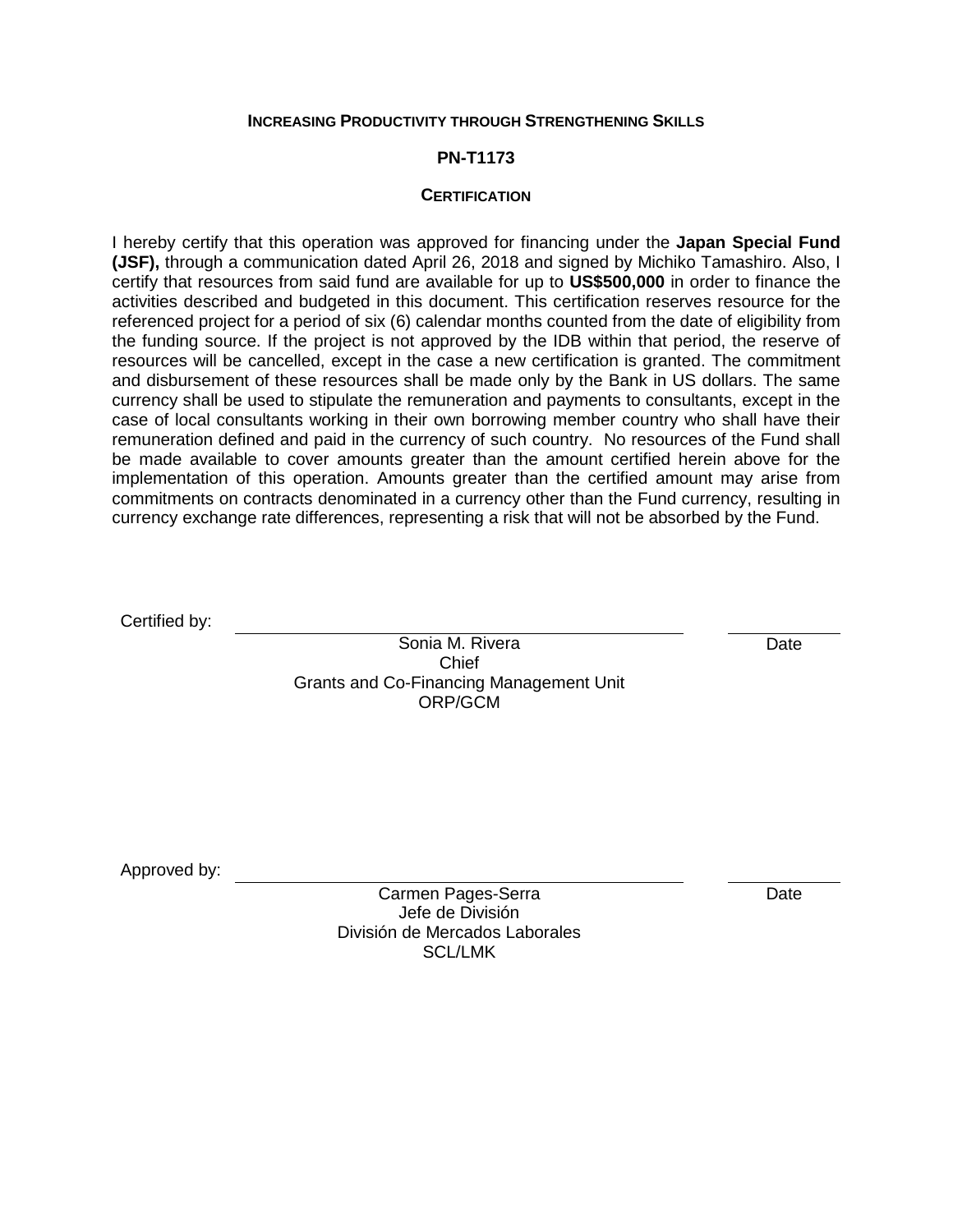#### **TC Document**

#### **I. Basic Information for TC**

| Country/Region:                                                                                                | Panama / CID                                                                                                                                                                                        |  |  |  |  |
|----------------------------------------------------------------------------------------------------------------|-----------------------------------------------------------------------------------------------------------------------------------------------------------------------------------------------------|--|--|--|--|
| ■ TC Name:                                                                                                     | productivity<br>through<br>Increasing<br>strengthening skills                                                                                                                                       |  |  |  |  |
| - TC Number:                                                                                                   | PN-T1173                                                                                                                                                                                            |  |  |  |  |
| ■ Team Leader/Members:                                                                                         | Waldo Tapia (LMK/CPN), Team Leader;<br>Galileo Solis (CTI/CPN); Laura<br>Ripani<br>(SCL/LMK);<br>Alvaro<br>Sanmartín<br>Baez<br>(LEG/SGO); Ethel Muhlstein (SCL/LMK);<br>and Tania Gaona (SCL/LMK). |  |  |  |  |
| · Indicate if: Operational Support, Client<br>Support, or Research & Dissemination                             | <b>Operational Support (OS)</b>                                                                                                                                                                     |  |  |  |  |
| • If Operational Support TC, give number<br>and name of Operation Supported by the<br>TC:                      | PN-L1153                                                                                                                                                                                            |  |  |  |  |
| • Date of TC Abstract authorization:                                                                           | April 26, 2018                                                                                                                                                                                      |  |  |  |  |
| <b>Beneficiary (countries or entities which</b><br>recipient of the<br>technical<br>the<br>are<br>assistance): | The Republic of Panama, through the<br>Competitiveness and Logistics Secretariat of<br>the Presidency                                                                                               |  |  |  |  |
| <b>Executing Agency and contact name:</b>                                                                      | Inter-American Development Bank, through<br>the Social Sector, Labor Markets Division<br>(SCL/LMK)                                                                                                  |  |  |  |  |
| • Donors providing funding (amount and<br>Fund's name):                                                        | US\$500,000 Grants Fund Established by the<br>Government of Japan Special Fund (JSF)                                                                                                                |  |  |  |  |
| • IDB Funding Requested:                                                                                       | US\$ 500,000                                                                                                                                                                                        |  |  |  |  |
| • Local counterpart funding, if any:                                                                           | US\$ 55,600 (in kind)                                                                                                                                                                               |  |  |  |  |
| · Disbursement and execution periods:                                                                          | 36 months                                                                                                                                                                                           |  |  |  |  |
| Required start date:                                                                                           | September, 2018                                                                                                                                                                                     |  |  |  |  |
| • Types of consultants (firm or individual<br>consultants):                                                    | Firms and individual consultants                                                                                                                                                                    |  |  |  |  |
| • Prepared by Unit:                                                                                            | Labor Markets Division (SCL/LMK)                                                                                                                                                                    |  |  |  |  |
| • Unit of Disbursement Responsibility:                                                                         | Country Office Panama                                                                                                                                                                               |  |  |  |  |
| • TC Included in Country Strategy (y/n):                                                                       | Yes                                                                                                                                                                                                 |  |  |  |  |
| ■ TC included in CPD (y/n):                                                                                    | Yes                                                                                                                                                                                                 |  |  |  |  |
| to<br>the Update<br>• Alignment<br>the<br>to<br>Institutional Strategy 2010-2020:                              | Social inclusion and equality; Productivity<br>and innovation                                                                                                                                       |  |  |  |  |

#### **II. Description of the Associated Loan/Guarantee**

2.1 **The Government of Panama has requested the IDB the operation "Program to support the Productive Development through Human Capital" (PN-L1153)**. The main problem this program is aimed to address is the human capital deficit in Panama. Several studies suggest significant weaknesses in human capital that directly affect productivity in the country. <sup>1</sup> The evidence in Panama suggests a mismatch between the skills the employers need and the skills

 $\overline{\phantom{a}}$ 

<sup>1</sup> OECD (2017), World Economic Forum indicators (WEF, 2017).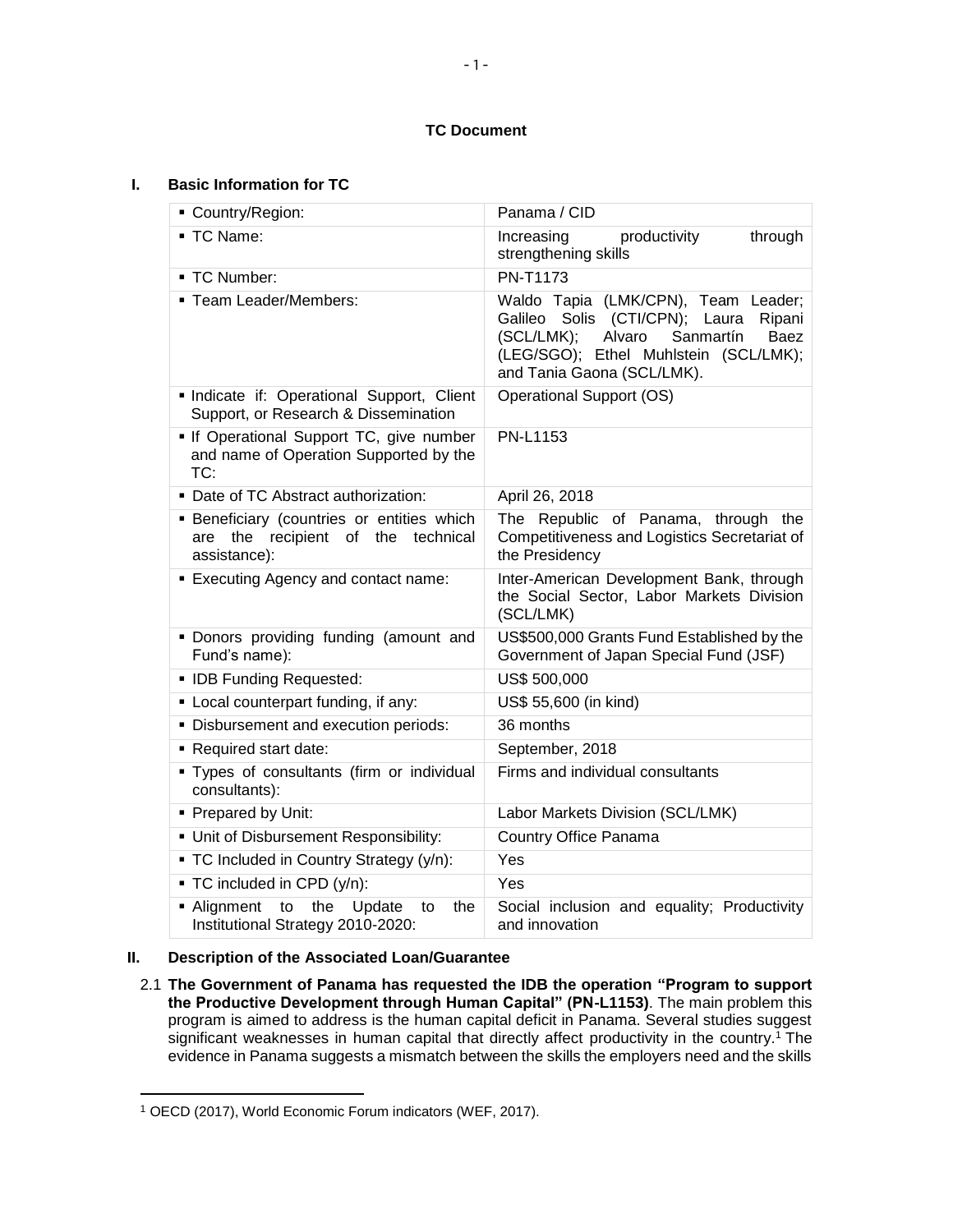in the labor market, which represents one of the greatest bottlenecks productivity growth in Panama.

- 2.2 The general objective of the operation is to reduce the skills gap of the Panamanian workforce. The specific objectives of the operation are: (i) support the design and implementation of a strategy to identify and address skill needs in four prioritized sectors (construction, agriculture, logistics and tourism) with the participation of the productive sector; (ii) support the implementation of a relevant information system on the supply and demand of skills; (iii) improve the quality and relevance of training providers for the development of programs and quality management.
- 2.3 To ensure the proper execution for PN-L1153, much preparation work is needed on both the technical and institutional levels. The loan will start with a pilot in the Western Region (WR), given the favorable conditions and the strength of the private sector in the region, which is represented by the Center for the Western Region Competitiveness (CECOMRO). CECOMRO is an association formed by the Entrepreneurs' Association of Panama (APEDE), the Chamber of Commerce, Industries, and Agriculture of Chiriqui, and the Pro-Chiriqui Foundation. The pilot will inform the viability of scaling the program at a national level. In this context, the Component 1 of this Technical Cooperation (TC) is critical for the preparation of the loan operation due to the urgency to advance with the necessary activities to achieve a timely implementation of the loan.

#### **III. Objectives and Justification of the TC**

- 3.1 **Panama has been one of the fastest growing economies in the world over the past decade**. Among Latin American countries (LAC), Panama exhibited the highest GDP growth with an average 6.6% over the period 2007-17. However, most of this economic is explained mainly by factors associated the accumulation of physical capital rather than to an increase in labor productivity. Indeed, Panama's labor productivity represents less than 60% of the average for The Organization for Economic Co-operation and Development (OECD, 2017). If Panama is to expand upon the progress made during the last years, and given the current economic context, it needs to focus its efforts on fostering greater gains in labor productivity.
- 3.2 **A qualified workforce and the mechanisms with which to continuously update its skills are essential drivers of productivity growth**. The international literature shows that, along with innovation, the level of competition, and the incentives for companies, the workforce's stock of skills is one of the main determinants of productivity. <sup>2</sup> A more highly skilled workforce also stimulates productivity indirectly by encouraging innovation, technology adoption, and better business management. There is a two-way relationship between skills, innovation, and management capacity, since innovation and the development of managerial capabilities tend to stimulate demand for workers' skills. 3
- 3.3 **Rapid technological change continuously generates new demands for skills.** To achieve a good pool of knowledge and skills, not only is the education people receive before entering the labor market important, so too is a training system important, as it allows people to update and enhance their skills throughout their working lives. <sup>4</sup> A lifelong training strategy promotes people's employability over their working lives and ensures effective use and further development of new technologies. This is particularly important considering rapid technological change and longer working lives resulting from increased life expectancy.
- 3.4 From a labor markets perspective, there are three main binding factors in Panama that need to be addressed to increase labor productivity: (i) imbalance between the skills of the workforce and the skills demanded by the productive sector; (ii) insufficient generation of information on

 $\overline{\phantom{a}}$ 

<sup>2</sup> OECD, 1994, 2011; Hanushek and Woessmann, 2008; Pagés, 2010; Bassi, Rucci and Urzúa, 2014.

<sup>3</sup> Bauernschuster, Falck and Heblich, 2009; Dostie, 2014b; Backes-Gellner, Kluike, Pull and Teuber, 2016.

<sup>4</sup> Bassi et al., 2014; Ricart, Morán and Kappaz, 2014; ILO, 2010.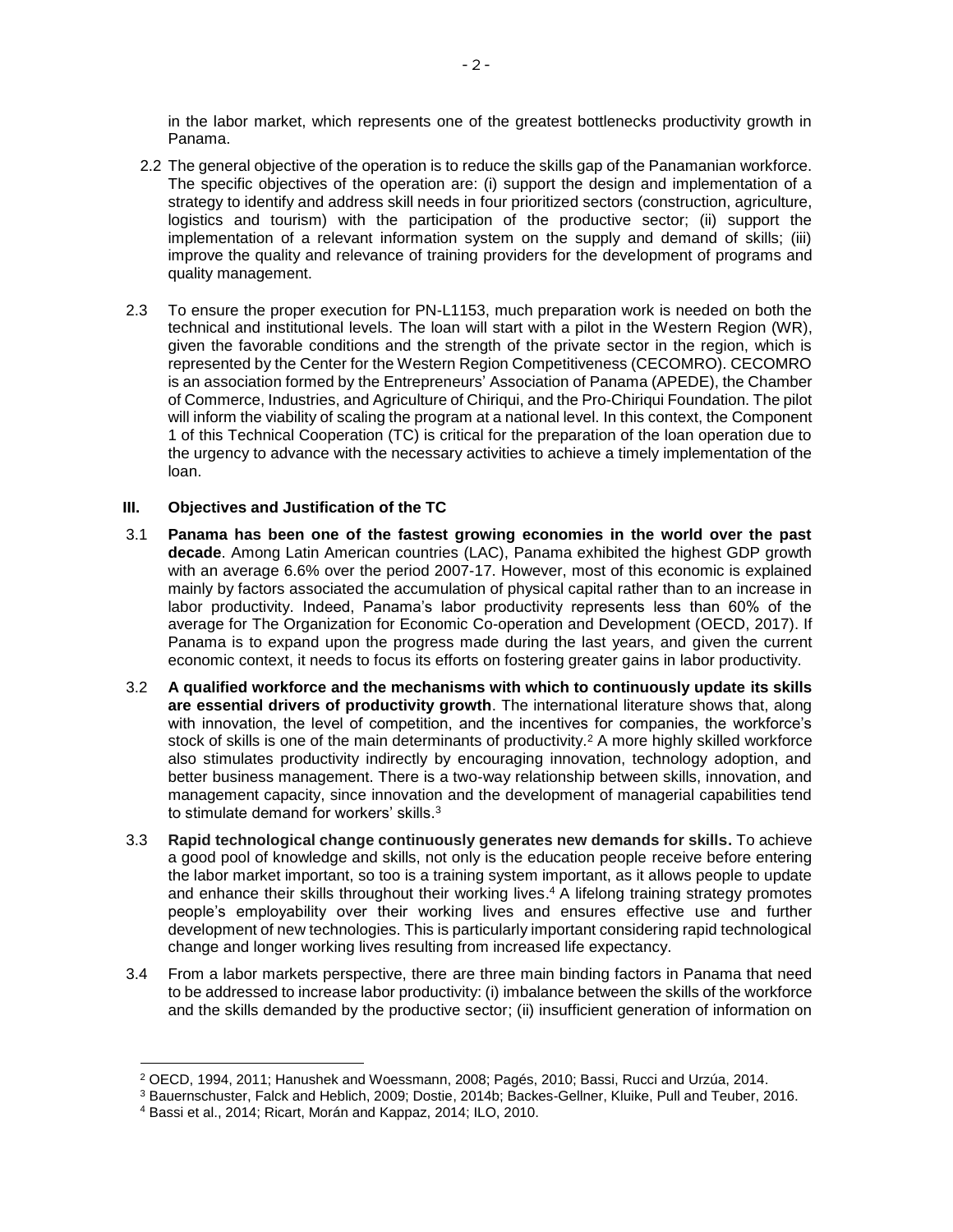skills demand; and (iii) low adoption of new technologies and lack of innovation by the productive sector.

- 3.5 **Deficit of skilled human capital.** Both the OECD and the World Economic Forum indicators (WEF, 2017) similarly suggest a human capital deficit in the country. Panama has significant weaknesses in skills that directly affect productivity and inclusiveness (OECD, 2017). The evidence in Panama remarks a mismatch between the skills the employers need and the skills in the labor market. According to the results of the 2015 Manpower Talent Shortage Survey, 46% of employers have difficulties filling job vacancies. Similarly, the 2017-2018 Global Competitiveness Index reports an inadequately educated workforce as the third biggest constraint for business development, after "Inefficient Government Bureaucracy" and "Corruption". Estimates of the competencies among production workers suggest that only 35% of them are skilled (OECD, 2017). In addition, the Survey on Productivity and Training of Human Resources in Establishments in Panama (IDB, 2014), suggests that, in addition to the lack of technical skills, there are serious attitudinal deficiencies and soft skills in young people who are entering the labor market.
- 3.6 The Government Strategic Plan 2015-2019 shares this assessment and acknowledges that one of the main challenges for the development of Panama is the insufficient human capital in the labor force (technical and soft skills). This skills mismatch represents one of the greatest bottlenecks productivity growth in Panama. To consolidate sustainable economic growth, Panama will necessarily require a more effective and intelligent use of its workforce and ensuring that they have the skills that employers need. This situation is even more necessary given the rapid technological changes that are profoundly changing labor supply and demand.
- 3.7 The Government of Panama is promoting investments in the WR of the country as it has the potential of becoming a logistics hub and has agricultural and touristic advantages that could help diversify the national productive base. In particular, there are four strategic sectors in this region: (i) logistics, which represents 13.3% of National GDP and an average of 11.7% in the provinces of the WR, (ii) construction, which represents 15.3% of National GDP and, on average, 6% of the WR, (iii) agriculture, which is 1.9% of National GDP and an average of 11.9% in the WR provinces, and (iv) tourism, which is 2.5% of National GDP and an average of 2.1% in the WR provinces<sup>5</sup>.
- 3.8 **Insufficient generation of information on skills demand.** There is insufficient labor market information to support decision making by policy-makers, workers, employers and educators. Specifically, there are no effective mechanisms to identify and anticipate firms' skills demands to inform different stakeholders of the skills system. This is partly a result of the absence of an institution in charge of coordinating, collecting and analyzing labor market information. The Ministry of Labor (MITRADEL) has limited capacity -in terms of infrastructure, coordination with the private sector, and qualified personnel- to systematically capture vacancies and be able to respond to the demands of employers by matching these vacancies to the pool of available workers.
- 3.9 **Reducing skill mismatches entails policy action on the supply side and on the demand side**. Although MITRADEL has made recent advances to build an information system about the demand for skills, it is not enough to identify and define actions that close the skill gaps (OECD, 2017). Providing reliable and free information about employment options in the country, wage levels in different industries, and labor market status by degree, university could help workers better understand the relative value of different qualifications in the labor market and encourage students to enroll in those careers and institutions that offer the best employment and earnings prospect.
- 3.10 **Slow adoption of new technologies and lack of innovation by the productive sector**. With the accelerated pace of technological change driving new productive processes, promoting

 $\overline{\phantom{a}}$ 

<sup>5</sup> All data is from the National Institute of Statistics and Census. National data is from 2017 and WR estimations are a simple average of Bocas del Toro, Chiriquí and Veraguas GDP's sectorial composition in 2015.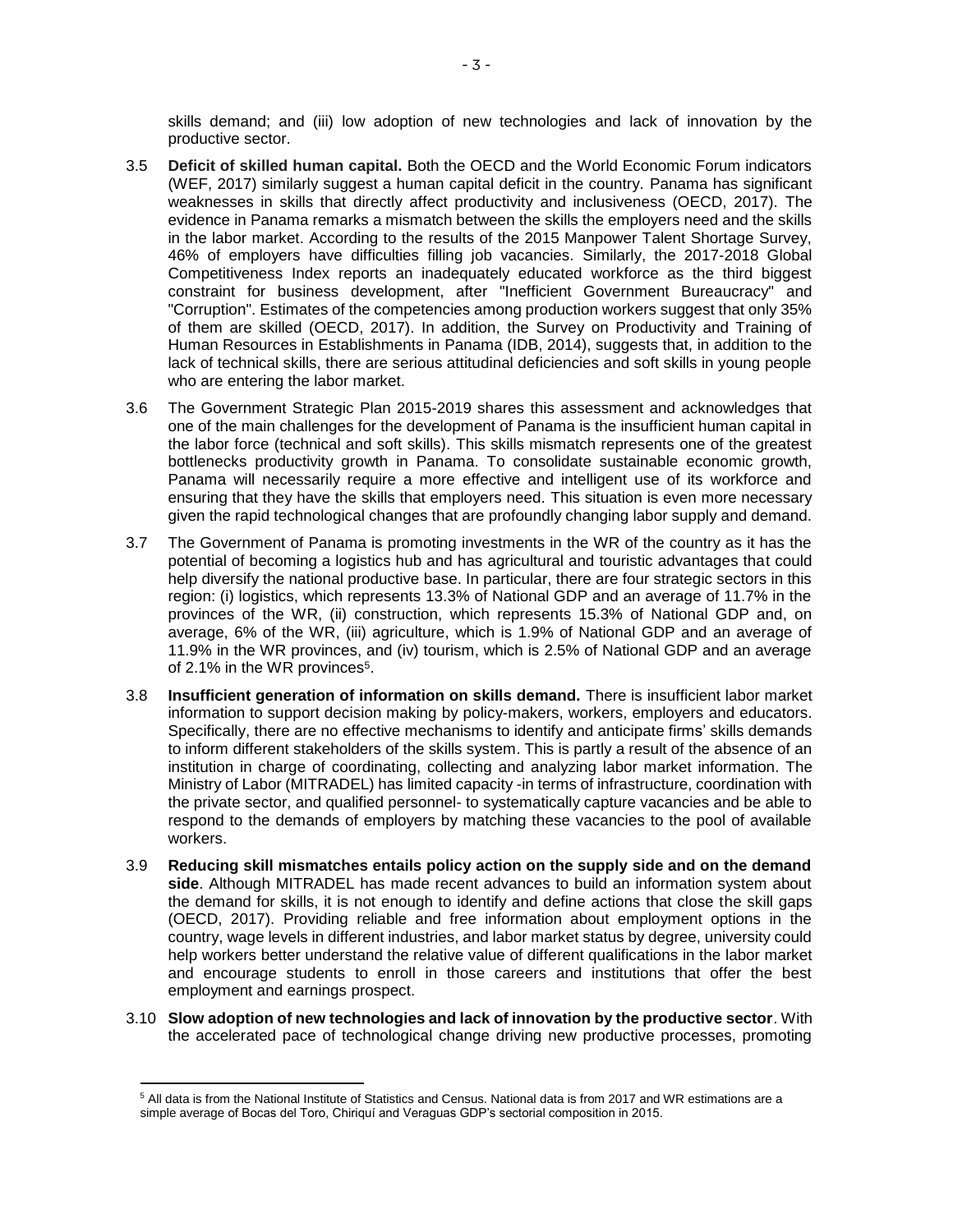innovation and adoption of new technologies is critical for business growth<sup>6</sup> In LAC, despite recent advances in penetration and internet use at the consumer level, the level of adoption and use of new technologies at the level of firms is still intermediate, with an important gap with respect to OECD countries. On the other side, innovation is a key determinant of long-term growth by improving the ways in which capital and labor combine and consequently improving the yields for the same level of productive factors. For developed economies, the investment in innovation, in addition to generating new knowledge, have a direct effect on the development of new competencies and skills required by the productive sector.

- 3.11 In Panama, despite the importance of the need for digital transformation and innovation, companies and the government do not have a clear strategy to meet the needs of this transformation. One of the main barriers for the adoption of new technologies, including innovation, is the lack of talent with digital skills, <sup>7</sup> which can negatively impact the productivity and competitiveness of an economy.<sup>8</sup> The general objective of this Technical Cooperation is to support a strategy to reduce the skills gap, including digital skills, of the labor force in Panama, to increase labor productivity. The specific objectives are (i) support the development of a labor market information system by coordinating efforts of different government agencies involved in collecting data to capture and anticipate skills demand; (ii) generate evidence and inform key actors of the innovation system in Panama about the challenges and opportunities facing by the productive sector for the adoption, use and development of digital technology.
- 3.12 **Strategic alignment.** The TC is consistent with the Update to the Institutional Strategy (UIS) 2010-2020 (AB-3008) and is aligned with the development challenges of: (i) social inclusion and equality, by increasing access and use of employment services and diminishing inequities in the labor market; and (ii) productivity and innovation, by increasing equality, access and use of labor training, and life-long skills development, and labor intermediation services, specifically for inserting youth, and the unskilled into the workforce. The TC is also aligned with the priorities of the sector strategy "Social Policy for Equity and Productivity" (GN-2588-4) by: Individuals (all, men, women, youth) benefited from programs to promote higher labor market productivity. The TC is consistent with the strengthening of the educational profile of the population, priority area B, of the IDB Country Strategy (CS) with Panama (2015-2019) (GN-2838) and the Labor Sector Framework Document (SFD) (GN-2741-7). It contributes to the goal of CS to train highly specialized professionals to strengthen innovation capacity to enhance competitiveness in major economic sectors. At SFD level, it is consistent with: workers and companies have access to relevant and cost-effective workforce training mechanisms. Finally, the TC is aligned with the JSF Operating Guidance, which indicates the Fund finances operations to support policy and strategy formulation/implementation activities with priority given to C and D countries. Given that this operation will: (i) provide support productive development through human capital and to the technological capacities of productive sectors; (ii) benefit the Government of Panama, most directly, the Competitiveness and Logistics Secretariat from the Presidency; and (iii) Panama is a C country, the operation is aligned with the purpose of the Fund."

### **IV. Description of activities/components and budget**

4.1 **Component 1: Support productive development through human capital**. The objective of this component is to support the development of a labor market information system by coordinating efforts of different government agencies (Competitiveness and Logistics Secretariat of the Presidency (SECLOG), MITRADEL, the National Institute of Vocational Training and Training for Human Development (INADEH), and the Ministry of Education (MEDUCA)) involved in collecting data to identify skills demand. This component will finance the following activities: (i) Assessment of mechanisms to identify skills demands and supply

 $\overline{\phantom{a}}$ <sup>6</sup> Digital Transformation of Industries. White Paper, World Economic Forum, 2016.

 $7$  Refers to the ability and responsible use of digital technologies and platforms to learn, participate in society, analyze, explore and share data and to work effectively alongside machine intelligence (European Commission, 2017).

<sup>8</sup> Technical University of Munich, 2017.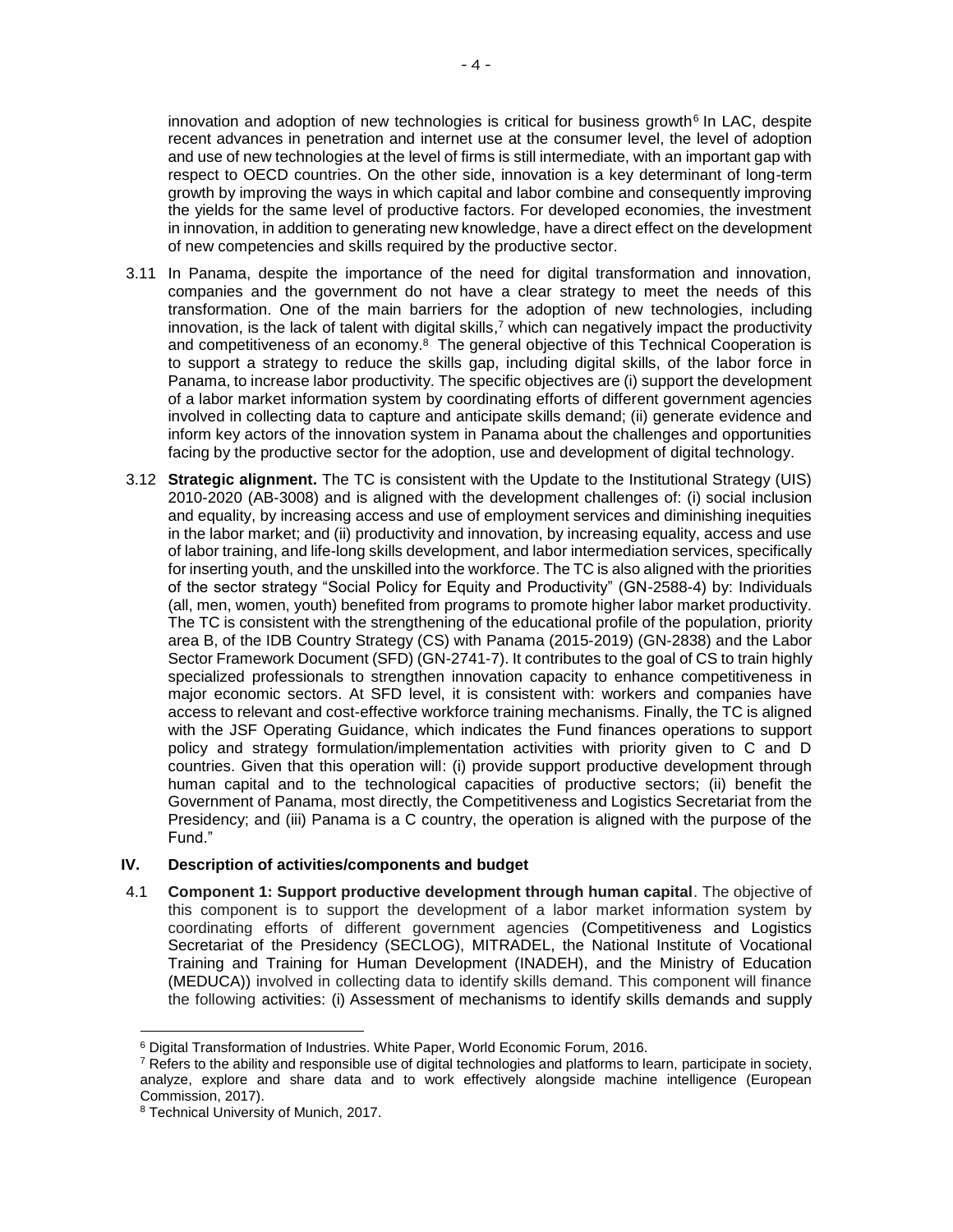(including technical and soft skills) in specific sectors and/or regions (specifically, the TC will finance activities to identify processes and datasets that can be leveraged to generate information that informs about present and future skills gaps); (ii) a technical assessment of the institutional and management capacity of involved Government agencies for the implementation of an information system to identify skill demands; (iii) design of private sector engagement mechanisms for skills development in Panama, including the evaluation of possible mechanisms to create synergies through which employers can take an active role in identifying skills needs, setting occupational standards, and/or defining curricula for training programs; (iv) a technical assessment of the public institutions that regulate the Technical and Vocational Education and Training (TVET) sector and analysis of the existing mechanisms to ensure quality and relevance of the training supply; (v) implementation design of one training sectorial pilot project in Panama. Resulting products will inform the development of private sector involvement mechanisms considered in Component 1 of PN-L1153, information collection instruments considered in Component 2 of PN-L1153, and teachers' training programs and quality management standards included in Component 3 of PN-L1153.

- 4.2 **Component 2: Support to the technological capacities of productive sectors**. The objective of this component is to generate information about the potential and challenges of digital transformation in Panama, as well as, inform to policy makers on the importance and international best practices to promote the adoption, use and development of digital technologies within a policy framework for the promotion of innovation and productive development in coordination with SENACYT. This component will finance: (i) a diagnostic of the demand for absorption capacities and transfer of technological knowledge for productivity; (ii) the design of a technological extension program in priority sectors (including logistics, transport, energy and water); (iii) an analysis of international best practices of policy interventions to support digital business digital transformation; (iv) the design and implementation of at least two pilots of instruments to support digital business transformation.
- 4.3 **Component 3: Evaluation and project management.** The objective of this component is to inform on the implementation process, results and outputs, obtained in the activities considered in Components 1 and 2. To accomplish this, the TC will also finance monitoring and evaluation activities, and project management, including (i) the design of an M&E plan, (ii) supervision trips and reports, and (iii) a project manager.
- 4.4 This TC will also finance activities to validate and disseminate TC products, including reports, conferences, among others, with actors from the private and public sectors and academia.

| <b>Activity /</b><br><b>Component</b>                                                          | <b>Description</b>                                                                                                                                                             | <b>IDB/Fund</b><br>(JSF) | Counterpart<br><b>Funding</b> <sup>9</sup> | Total<br><b>Funding</b> |
|------------------------------------------------------------------------------------------------|--------------------------------------------------------------------------------------------------------------------------------------------------------------------------------|--------------------------|--------------------------------------------|-------------------------|
| <b>Component 1:</b><br><b>Support</b><br>productive<br>development<br>through<br>human capital | Assessment of mechanisms<br>11<br>to<br>identify skills demands and supply in<br>specific sectors and/or regions                                                               | 60.000                   |                                            | 60.000                  |
|                                                                                                | Technical<br>1.2 <sub>1</sub><br>assessment of<br>the<br>institutional and management capacity for<br>the implementation of an information<br>system to identify skill demands | 50.000                   |                                            | 50.000                  |
|                                                                                                | 1.3 Design of private sector engagement<br>mechanisms for skills development in<br>Panama.                                                                                     | 50.000                   |                                            | 50.000                  |
|                                                                                                | 1.4 Technical assessment and evaluation<br>of the public institutions that regulate the                                                                                        | 40.000                   |                                            | 40.000                  |

## **Indicative Budget (US\$)**

 $\overline{a}$ <sup>9</sup> Local counterpart funding will be in kind.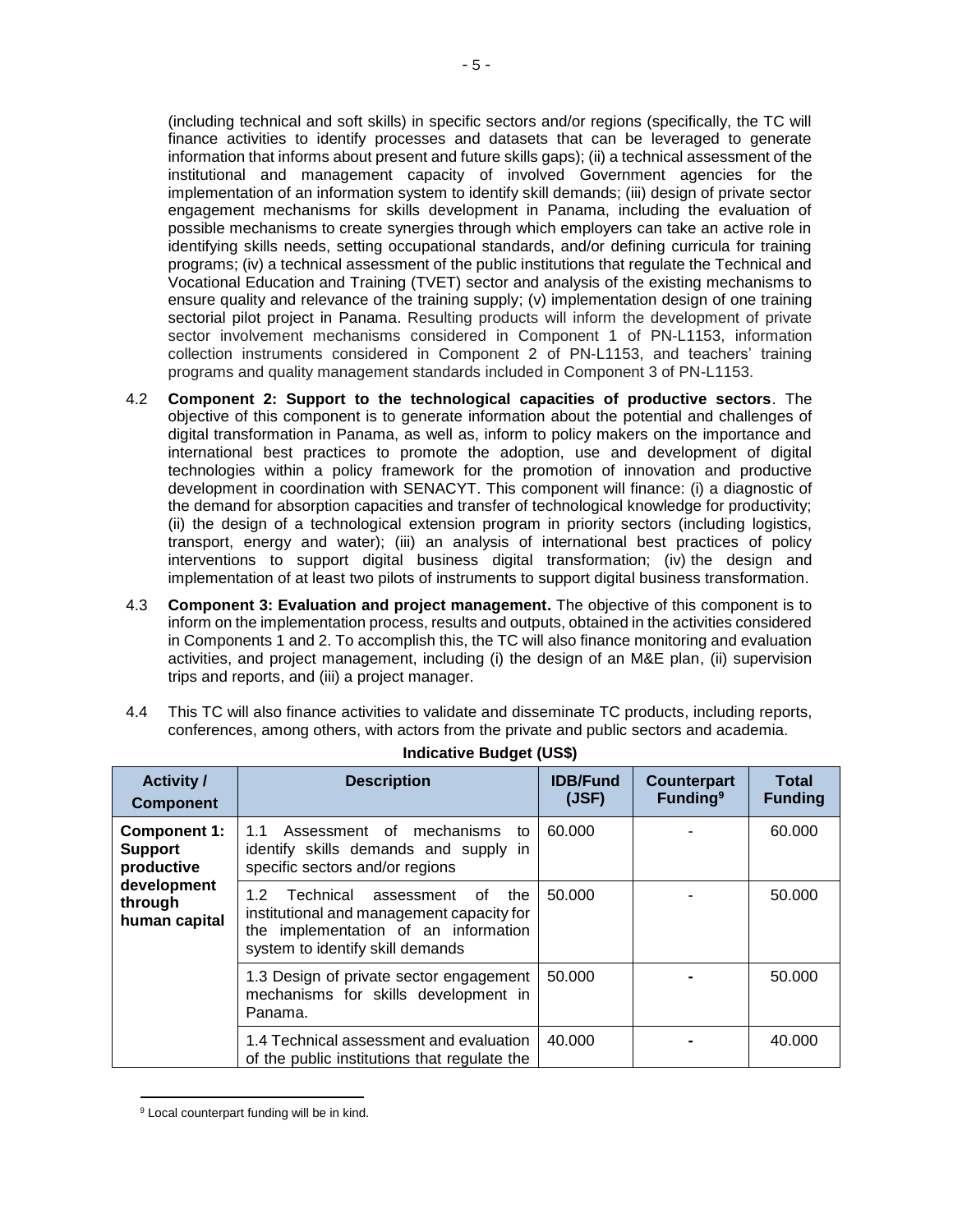| <b>Activity /</b><br><b>Component</b>                                                            | <b>Description</b>                                                                                                                                             | <b>IDB/Fund</b><br>(JSF) | <b>Counterpart</b><br>Funding <sup>9</sup> | <b>Total</b><br><b>Funding</b> |
|--------------------------------------------------------------------------------------------------|----------------------------------------------------------------------------------------------------------------------------------------------------------------|--------------------------|--------------------------------------------|--------------------------------|
|                                                                                                  | Technical and Vocational Education and<br>Training sector.                                                                                                     |                          |                                            |                                |
|                                                                                                  | 1.5 Design the implementation of one<br>training sectorial pilot project in Panama.                                                                            | 30.000                   |                                            | 30.000                         |
|                                                                                                  | 1.6 Dissemination and communication<br>activities                                                                                                              | 20.000                   | 10.000                                     | 30.000                         |
| <b>Subtotal</b>                                                                                  |                                                                                                                                                                | 250.000                  | 10.000                                     | 260.000                        |
| <b>Component 2:</b><br>Support to the<br>technological<br>capacities of<br>productive<br>sectors | Diagnostic of the<br>2.1<br>demand for<br>absorption capacities and transfer of<br>technological knowledge for productivity                                    | 60.000                   |                                            | 60.000                         |
|                                                                                                  | 2.2 Design of a technological extension<br>program in priority sectors                                                                                         | 30.000                   |                                            | 30.000                         |
|                                                                                                  | of<br>2.3<br>Analysis<br>international<br>best<br>policy<br>practices<br>of<br>interventions to<br>support<br>digital<br>business<br>digital<br>transformation | 30.000                   |                                            | 30.000                         |
|                                                                                                  | 2,4 Design and implementation of at least<br>two pilots of instruments to support digital<br>business transformation                                           | 60.000                   |                                            | 60.000                         |
|                                                                                                  | 2.5 Dissemination and communication<br>activities                                                                                                              | 20.000                   | 10.000                                     | 30.000                         |
| <b>Subtotal</b>                                                                                  |                                                                                                                                                                | 200.000                  | 10.000                                     | 210.000                        |
| <b>Component 3:</b><br><b>Evaluation</b><br>and project<br>management                            | Monitoring and evaluation activities                                                                                                                           | 30.000                   | 20.600                                     | 50.600                         |
|                                                                                                  | Project Management                                                                                                                                             | 15.000                   | 15.000                                     | 30.000                         |
| <b>Subtotal</b>                                                                                  |                                                                                                                                                                | 45.000                   | 35.600                                     | 80.600                         |
| <b>Incidentals</b>                                                                               |                                                                                                                                                                | 5.000                    |                                            | 5.000                          |
| <b>TOTAL</b>                                                                                     |                                                                                                                                                                | 500.000                  | 55.600                                     | 555.600                        |

### **V. Executing agency and execution structure**

5.1 At the request of the Government of Panama, the IDB, through the Labor Markets Division (SCL/LMK), will execute this TC to facilitate the execution given that (i) the Bank, through its Labor Market Division (SCL/LMK), has technical expertise in labor market programs and international best practices; (ii) administrative burdens can be reduced on the government, particularly in the identification and contracting of international experts, (iii) the Bank is better positioned to provide execution and oversight of the consultancies that will be carried out under this TC. SCL/LMK will be responsible for the direction, supervision and coordination of this TC, and (iv) the Bank is better positioned to guarantee the execution independence. The Bank will coordinate its work extensively with Government of Panama benefitting entities, most directly, the SECLOG. The Team Leader will be responsible for the execution and expenditure management.